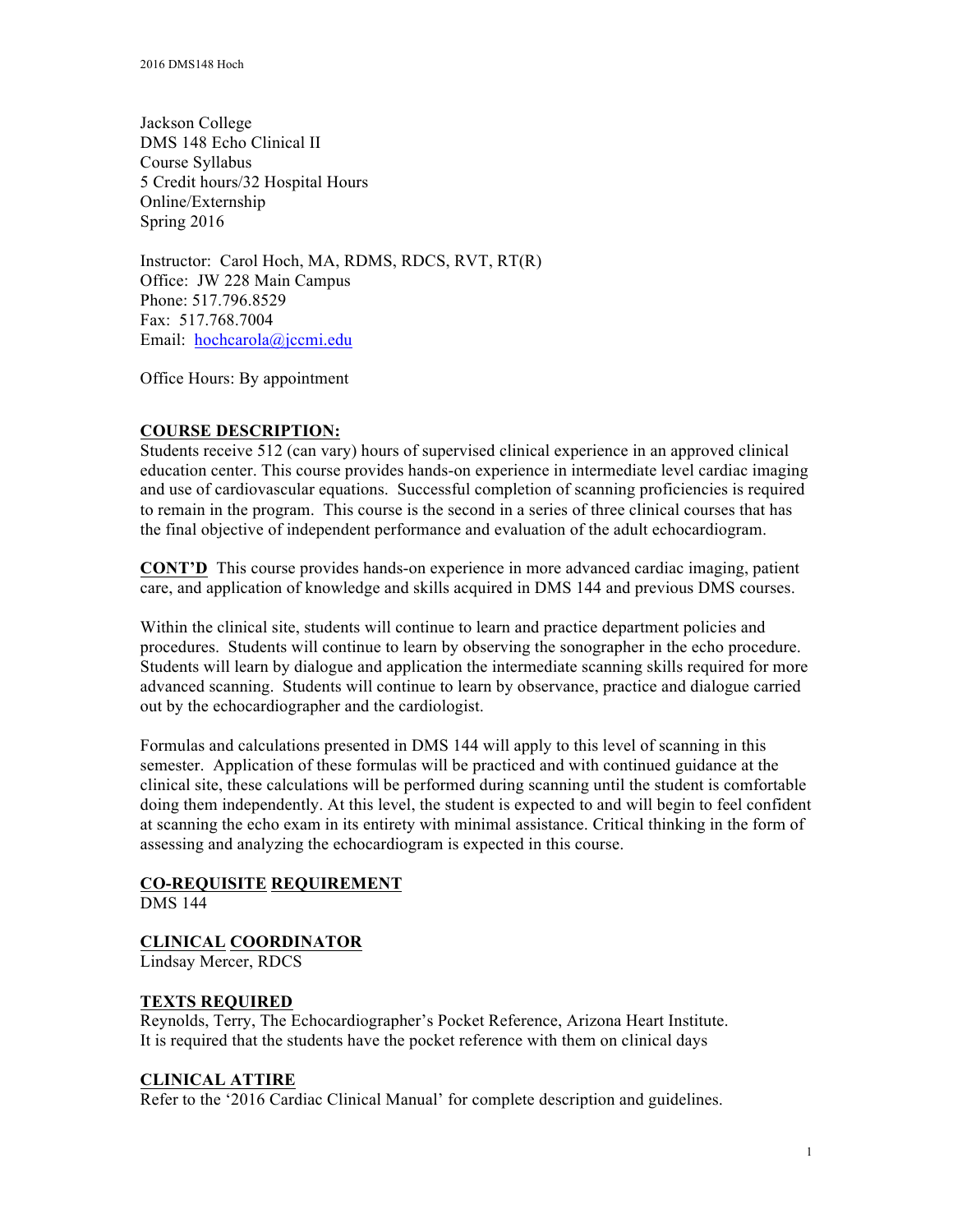#### **COURSE OBJECTIVES**

By the end of this course students should be competent in these areas:

- $\triangleright$  Successfully demonstrate scanning skills as stated on the DMS 148 Competency forms (scanning task sheets).
- $\triangleright$  Successfully demonstrate competency in the affective domain as described on the DMS 148 mid-term and final clinical evaluation.
- $\triangleright$  Demonstrate success in the critical thinking processes required for assessing and analyzing the echocardiogram.

#### **Course Objectives Weeks 1 – 8**

- $\triangleright$  Student will continue to practice and perfect objectives assigned to them in DMS 142, Clinical I.
- $\triangleright$  Student will demonstrate increased awareness of patient rights and responsibilities as stated by their practicing institution.
- $\triangleright$  Student will optimize the 2D image using depth, gain, DGC, zoom, harmonics, and other machine functions for image optimization.
- $\triangleright$  Student will perform ejection fraction calculations using 2D or m-mode images and correlate its accuracy with a visual assessment of the 2D real time study.
- $\triangleright$  Student will perform Doppler studies using correct placement of Doppler gate for each valve study.
- $\triangleright$  Student will perform with assistance, the Doppler and Color Doppler application for calculation of aortic and mitral stenosis, and all valvular insufficiencies. These include pressure half time, deceleration time, Bernoulli and continuity equation.
- $\triangleright$  Student will recognize abnormal Doppler and CDI patterns such as valvular stenosis, regurgitation, and shunts.
- $\triangleright$  Student will recognize the aliasing pattern and perform correction using baseline or velocity scale.
- $\triangleright$  Student will demonstrate and apply knowledge of normal and abnormal Doppler values.
- $\triangleright$  Student will continue to recognize and acquire the routine imaging planes and anatomy for the complete echo. This will include not only the "easy to scan patient", but also the difficult to scan patient.
- $\triangleright$  Student will recognize varying respiratory patterns in the IVC in the subcostal window, and apply these patterns to giving an estimation of RA pressure and RVSP.
- Ø Students will recognize common abnormal m-mode patterns, such as LAE, LVE, RVE, LVH, decreased mitral leaflet mobility, aortic leaflet calcification and decreased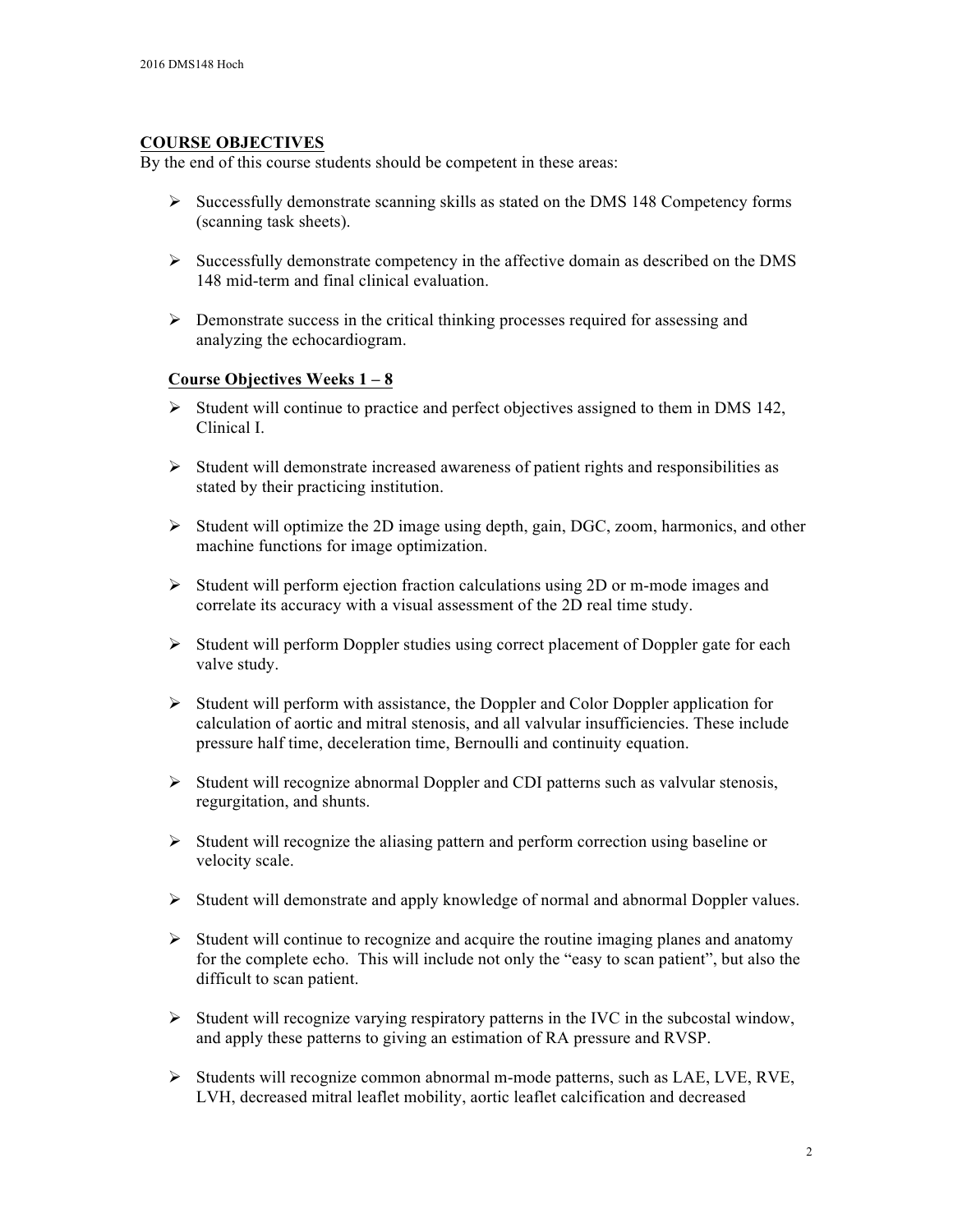mobility.

 $\triangleright$  Student will demonstrate ability to take a visual look at the echo and recognize and assess its characteristics to being a normal vs abnormal study.

#### **Course Objectives Weeks 8 - 16**

- $\triangleright$  All of the above objectives for weeks 1-8.
- $\triangleright$  Student will continue to apply their knowledge and skills for patient care and communication.
- $\triangleright$  Student will continue to help sonographer in any way possible; such as patient transfer, portable scanning, and department maintenance.
- $\triangleright$  Student demonstrates continued confidence in scanning, needing less prompting or 'hints' from the attending sonographer.
- $\triangleright$  Student will be increasingly proficient in Doppler and formulas, and acquire the ability to perform these calculations with greater independence.
- $\triangleright$  Student will recognize without assistance- wall motion abnormalities and decreased global systolic function.
- $\triangleright$  Student will display critical thinking skills as outlined on the critical thinking assessment document.
- $\triangleright$  Student will display ability to obtain additional images and extend the exam due to findings on the echo.
- $\triangleright$  Student will perform wall motion index studies if the clinical site performs this task.
- $\triangleright$  Student displays professionalism as well as a positive attitude toward themselves, coworkers, physicians, and most important---the patients.

**GRADING PROCEDURE**: Students will be graded on various aspects concerning their clinical course:

- **1. Clinical log sheets** must be completed and submitted monthly for a grade to be issued at the end of the semester. All log sheets are due each month by the 5th day following the last day of the month. Students name or initials must appear on every page of all documents submitted.
- **2. Clinical time sheets** (calendars) must be completed, signed or initialed by clinical instructor weekly and submitted monthly. All calendars are due each month by the 5th day following the last day of the month. Student is to add all hours and place this number on the calendar. Students name must appear on the calendar.
- **3. Clinical evaluations and competencies** must be completed and submitted on or before the stated due dates at mid and end of the semester in order for a grade to be issued. All evaluations must contain the student's and the CI's signature in order to be used for grading purposes. Students name or initials must appear on every page of all documents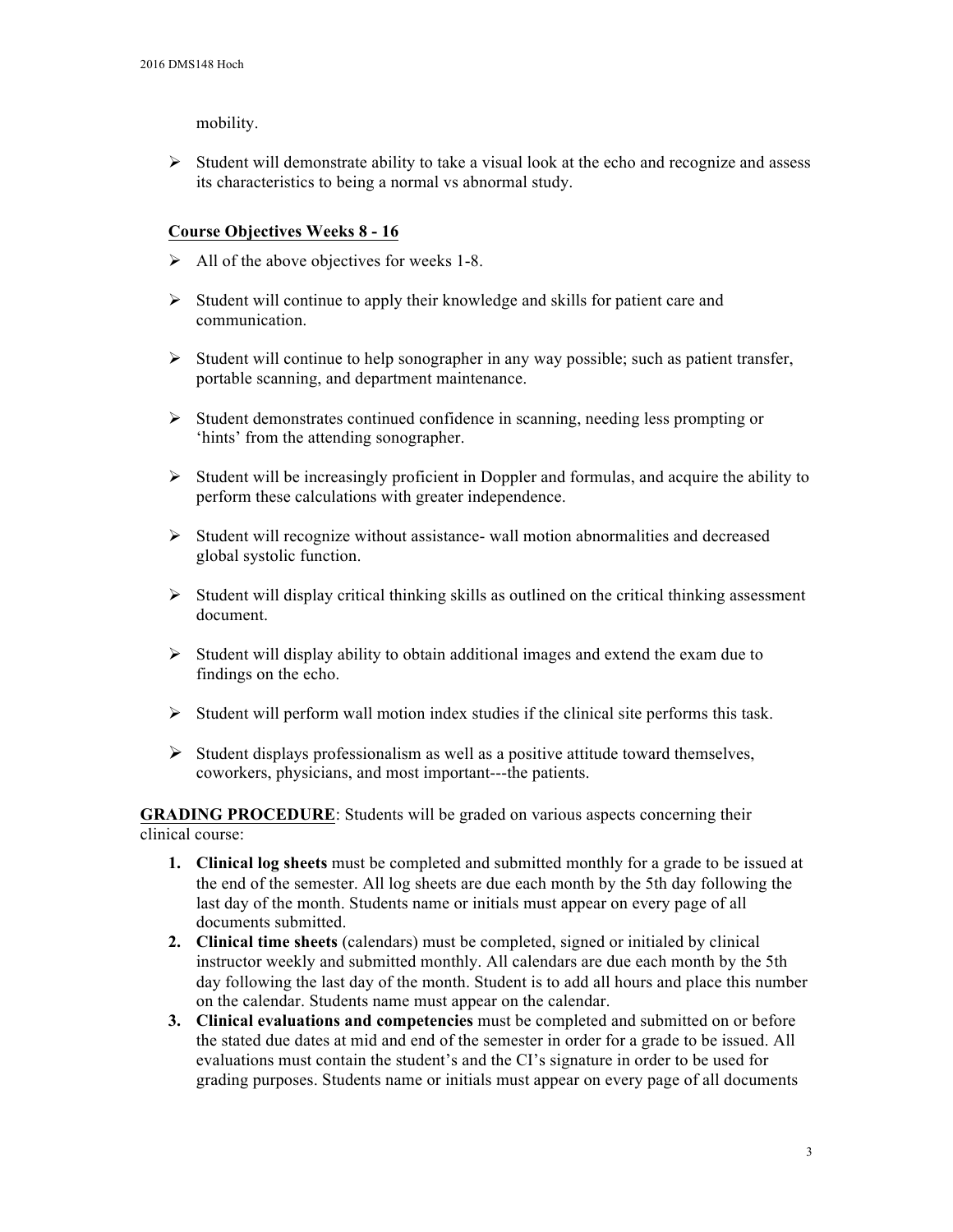submitted. Failure to submit this assessment on time will be cause for implementation of the student warning process.

- a. Student's grades will be based on his/her ability to complete satisfactorily the performance objectives that are stated in the accumulated evaluations.
- b. Final documents that are submitted beyond their due date will result in an INCOMPLETE "I" grade being submitted to the registrar's office. All evaluations have a due date stated on the document.
- c. Student's final grade will be reduced if documents are not submitted on time. A warning notice will also be issued.
- **4. Tri-weekly** assessments are used for communicating to the student's instructor/s that the student is maintaining progress, and that there is no need for immediate concern, conference or communication. Failure to submit this assessment (on time) will be cause for implementation of the student warning process.
- **5. Adherence to the policies and guidelines** outlined in the 'Clinical Manual' will be taken into consideration as part of the student's clinical grade.
- **6. Tardiness/Absence**: Reports of excessive tardiness (>1 incident per 2 week period) or absences (>1 incident per 2 month period) will affect your clinical grade.

**Students must obtain a grade of 2.0 or better in this course to remain in the program. Failure to achieve this 2.0 grade will result in the student's dismissal from clinical as well as the program.** 

**ASSOCIATE DEGREE OUTCOMES** The goals of this course include the successful achievement of measurable outcomes defined by Jackson Community College as vital to the educated individual at the Associates Degree level. The ADO's assessed in this course are:

- $\triangleright$  **ADO 9** Students will be guided toward skills and behaviors that will assist them in being a participating and supportive member of the health care team.
- $\triangleright$  **ADO 7** Critical Thinking

**CLINICAL ROTATION** Students should be advised that clinical rotations to other clinical affiliates might be required to complete this course.

| Clinical Happenings Forum (5)       | 20 pts    |                  | 95-100%     | 4.0 |
|-------------------------------------|-----------|------------------|-------------|-----|
| Private Clinical Forum (5)          | 20 pts    |                  | $90 - 94\%$ | 3.5 |
| Mid-term evaluation                 | 50 pts    |                  | 84-89%      | 3.0 |
| Final evaluation                    | $100$ pts |                  | 80-83%      | 2.5 |
| Case Study I                        | 20 pts    |                  | 75-79%      | 2.0 |
| Case Study 2                        | 20 pts    |                  | $70 - 74%$  | 1.5 |
| Scanning sheets 3-14                | $60$ pts  |                  |             |     |
| <b>Critical Thinking Assessment</b> | 50 pts    | Total points 340 |             |     |

Scanning task sheets, the final evaluation, and the critical thinking assessment must all meet the minimum grade requirement SEPARATELY in order to pass this clinical course. Each one of these three (3) areas of assessment possesses measures of competency that rely on successfully